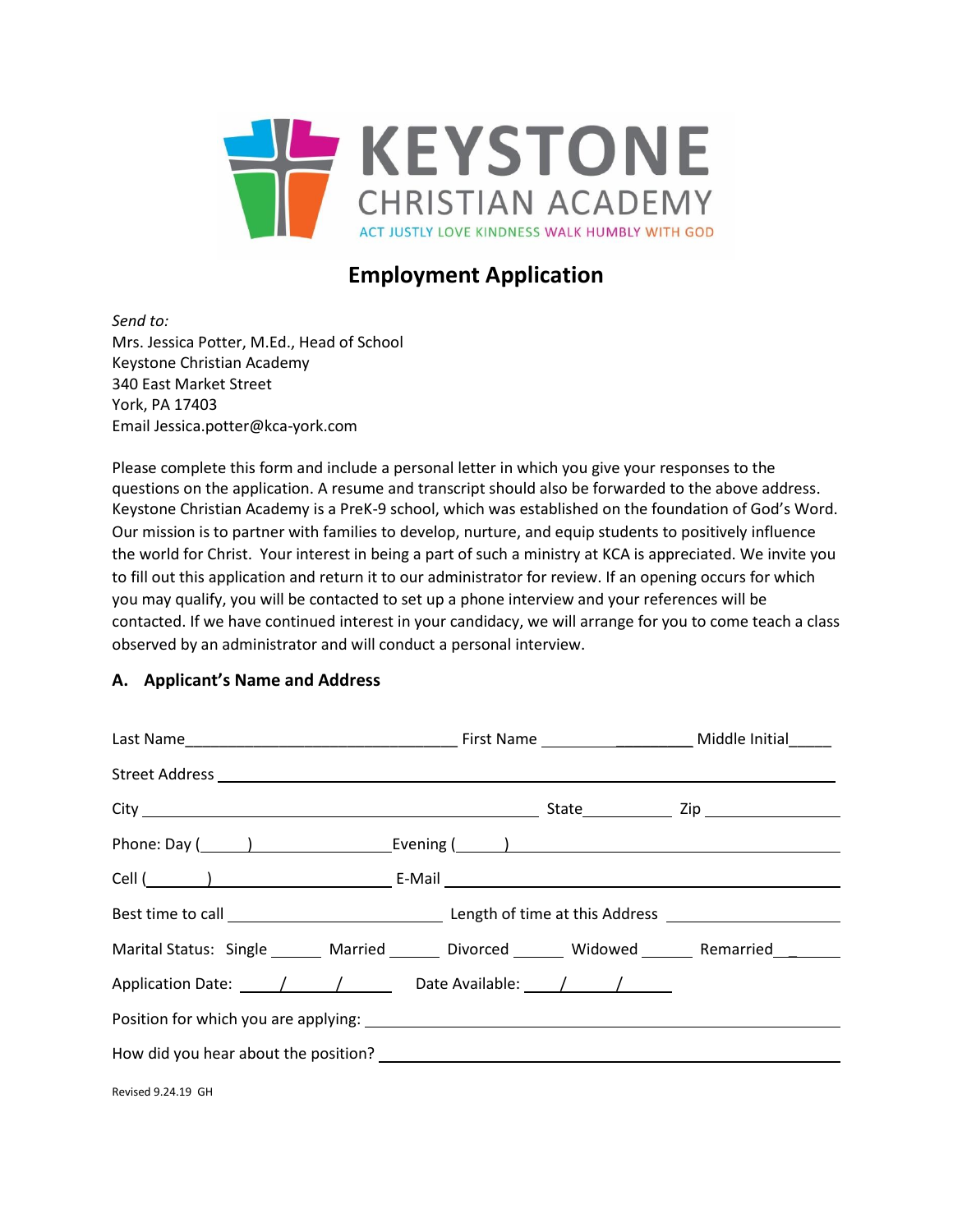## **B. Church Affiliation**

| C. Questions for Instructional Personnel                                                                                                                                                                                       |  |                     |  |  |  |
|--------------------------------------------------------------------------------------------------------------------------------------------------------------------------------------------------------------------------------|--|---------------------|--|--|--|
| Please list all certifications:                                                                                                                                                                                                |  |                     |  |  |  |
|                                                                                                                                                                                                                                |  |                     |  |  |  |
| Please list PreK-8 activities or sports that you would be capable and willing to direct, sponsor, or coach<br>(indicate grade or ability levels):                                                                              |  |                     |  |  |  |
| D. Employment History                                                                                                                                                                                                          |  |                     |  |  |  |
| Please start with your current or most recent employer and work backward for the past ten years. If<br>necessary, use a separate paper and follow the same format for additional positions.                                    |  |                     |  |  |  |
|                                                                                                                                                                                                                                |  |                     |  |  |  |
|                                                                                                                                                                                                                                |  |                     |  |  |  |
|                                                                                                                                                                                                                                |  |                     |  |  |  |
|                                                                                                                                                                                                                                |  |                     |  |  |  |
| Is it acceptable to contact your current employer for a reference?                                                                                                                                                             |  | $\bullet$ Yes<br>No |  |  |  |
|                                                                                                                                                                                                                                |  |                     |  |  |  |
|                                                                                                                                                                                                                                |  |                     |  |  |  |
|                                                                                                                                                                                                                                |  |                     |  |  |  |
| Reason for leaving the contract of the contract of the contract of the contract of the contract of the contract of the contract of the contract of the contract of the contract of the contract of the contract of the contrac |  |                     |  |  |  |
|                                                                                                                                                                                                                                |  |                     |  |  |  |
|                                                                                                                                                                                                                                |  |                     |  |  |  |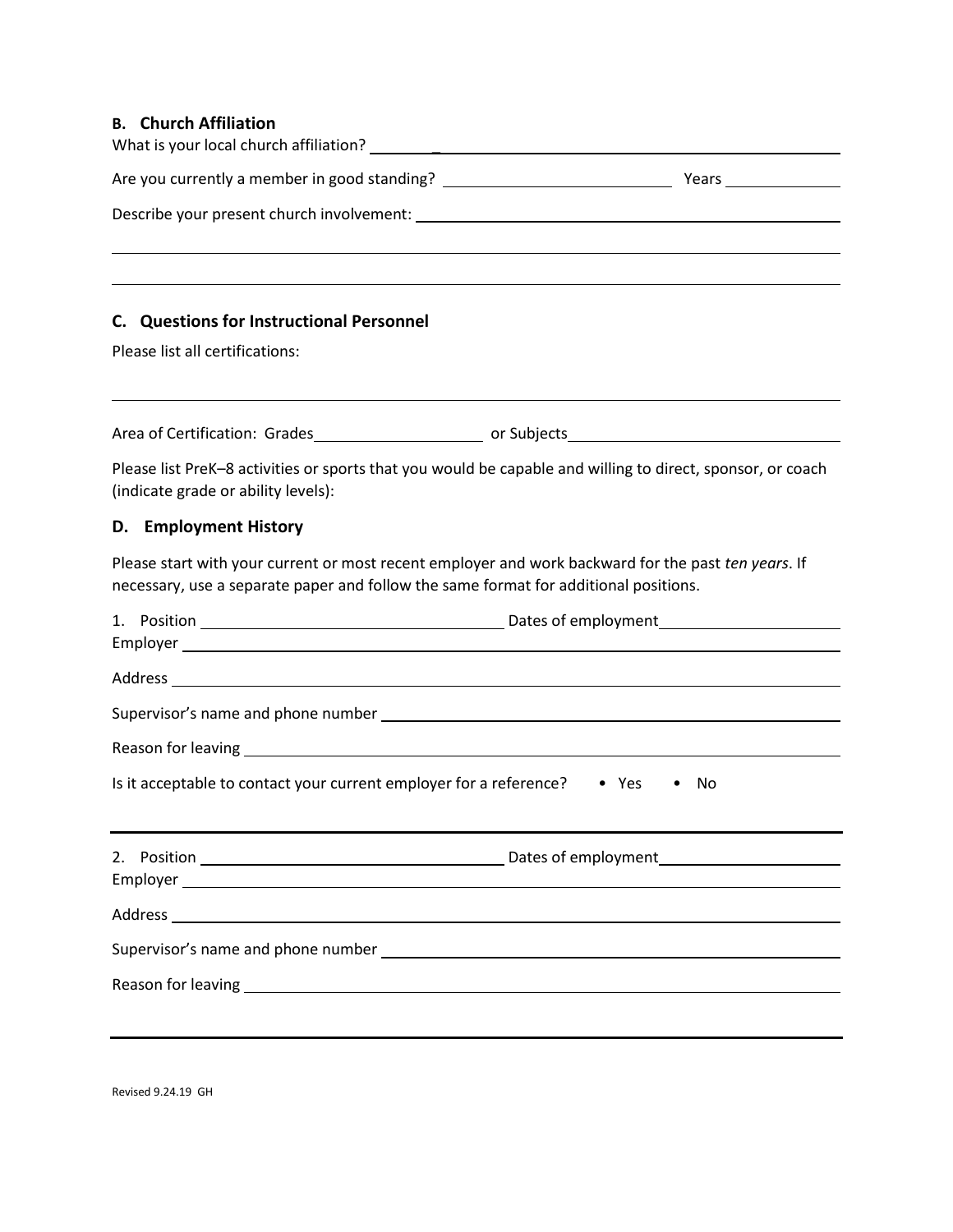| Supervisor's name and phone number states and phone states are all the states of the states of the Supervisor's name and phone number |  |
|---------------------------------------------------------------------------------------------------------------------------------------|--|

## **E. Personal and Professional References**

**By signing this application you understand that you give the administration at Keystone Christian Academy the written authorization to seek reference information which includes a written waiver of liability.**

Give three references that are qualified to speak about you personally and spiritually. List your current pastor *first*. Please do not list relatives for references.

| Pastor's Name      |                                                                                                                                                                       |                       |
|--------------------|-----------------------------------------------------------------------------------------------------------------------------------------------------------------------|-----------------------|
|                    | Telephone                                                                                                                                                             | <b>E-Mail Address</b> |
| 2.                 |                                                                                                                                                                       |                       |
| Name               |                                                                                                                                                                       |                       |
| Relationship       | Telephone                                                                                                                                                             | <b>E-Mail Address</b> |
|                    | 3.                                                                                                                                                                    |                       |
| Name               |                                                                                                                                                                       |                       |
| Relationship       | Telephone                                                                                                                                                             | <b>E-Mail Address</b> |
|                    | Give three references that are qualified to speak about your professional training and experience. List<br>your current or most recent principal or supervisor first. |                       |
|                    |                                                                                                                                                                       |                       |
| Name               |                                                                                                                                                                       |                       |
| Occupation         | Telephone                                                                                                                                                             | <b>E-Mail Address</b> |
|                    | 2.                                                                                                                                                                    |                       |
| Name               |                                                                                                                                                                       |                       |
| Occupation         | Telephone                                                                                                                                                             | <b>E-Mail Address</b> |
| Revised 9.24.19 GH |                                                                                                                                                                       |                       |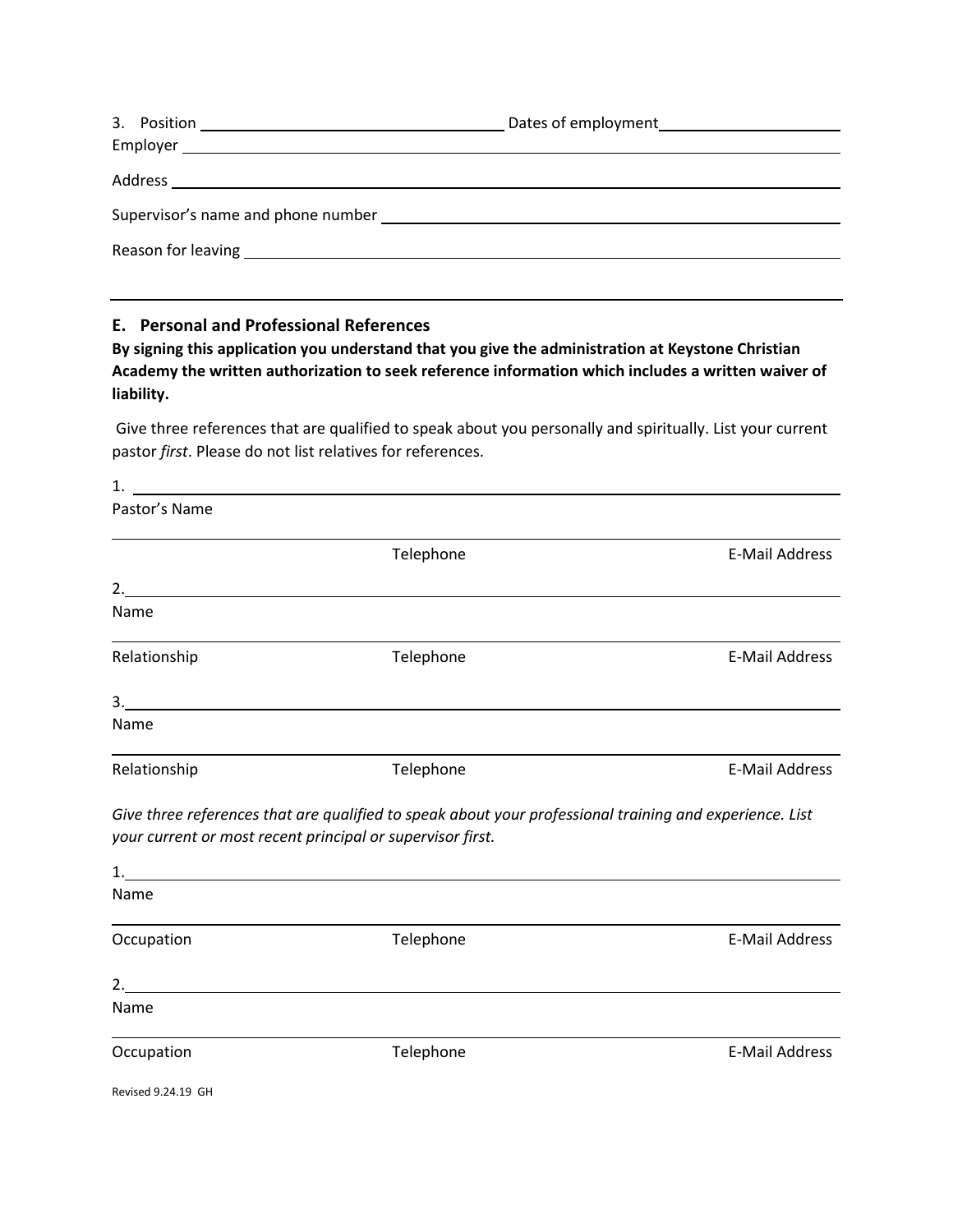Name

Occupation **Telephone** Telephone **Telephone Telephone Telephone Telephone Telephone Telephone Telephone Telephone Telephone Telephone Telephone Telephone Telephone Telephone Telephone Telephon** 

## **F. Questions for Personal Response**

*On a separate paper, please type your viewpoints on the following questions, providing a one-to-twoparagraph answer for each question.*

- 1. Give a concise and adequate statement of your personal faith in Jesus Christ.
- 2. Why do you wish to teach/work in a Christian school especially at Keystone Christian Academy?
- 3. What areas in your professional life do you feel are your strengths? What areas are you working to improve?
- 4. Give a statement of your philosophy of Christian education (if applying for an instructional position).
- 5. What is your philosophy of classroom management? (If applying for an instructional position).

## **G. Applicant's Reference Release, Background Checks, Statement of Faith, Lifestyle Statement, and Agreement**

I understand that Keystone Christian Academy follows a Biblical philosophy of hiring, not discriminating in its employment practices against any person because of race, color, national or ethnic origin, gender, age, or disability.

I hereby certify that I have not knowingly withheld any information that might adversely affect my chances for employment, and that the facts set forth in this application process are true and complete to the best of my knowledge. I understand that falsification of any statement or a significant omission of fact on the application, supporting documents, or interviews may prevent me from being hired or, if hired, may subject me to immediate dismissal regardless of when or how it was discovered. If I am released under these circumstances, I further understand and agree that I will be paid and receive benefits only through the day of release.

## *Reference Release*

I authorize Keystone Christian Academy to thoroughly interview the primary references that I have listed, any secondary references mentioned through interviews with primary references, or other individuals who know me and have knowledge regarding my testimony and work record. I also authorize the school to thoroughly investigate my work records and evaluations, my educational preparation, and other matters related to my suitability for the position.

Revised 9.24.19 GH I authorize my former employers and any other references to disclose to the school any and all employment records, performance reviews, letters, reports, and other information related to my life and employment, without giving me prior notice of such disclosure. In addition, I hereby release the school, my former employers, all other references, and all other parties from any and all claims, demands, or liabilities arising out of or in any way related to such investigation or disclosure. I waive the right to ever personally view any references given to the school.

3.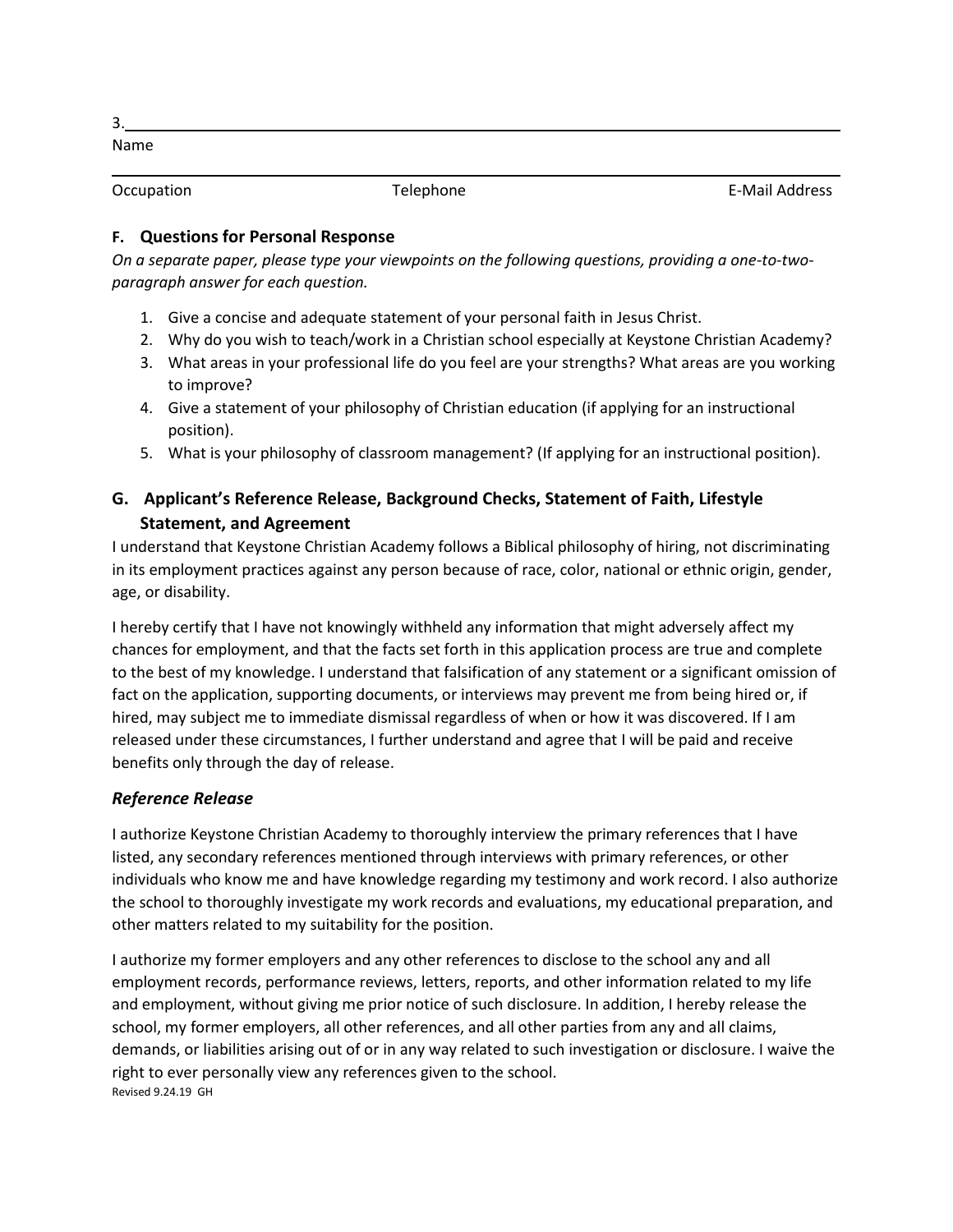## *FBI Fingerprinting and Background Checks*

Since I will be working with children, I understand that I must submit to a fingerprint check by the FBI and possibly other federal and state authorities. I agree to fully cooperate in providing and recording as many sets of my fingerprints as is necessary for such an investigation. I authorize the school to conduct a child abuse and criminal records check. I understand and agree that any offer of employment that I may receive from the school is conditional until the school has received the background information, including criminal background information. The school may refuse employment or terminate conditional employment if the school deems any background information unfavorable or that it could reflect adversely on the school or on me as a Christian role model.

## **Statement of Faith**

1. We believe the Bible to be the inspired, infallible, authoritative, inerrant Word of God (2 Timothy 3:16; 2 Peter 1:21).

2. We believe there is one God, eternally existent in three persons—Father, Son, and Holy Spirit (Genesis 1:1; Matthew 28:19; John 10:30).

3. We believe in the deity of Christ (John 10:33).

- His virgin birth (Isaiah 7:14; Matthew 1:23; Luke 1:35)
- His sinless life (Hebrews 4: 15, 7:26)
- His miracles (John 2:11)
- His vicarious and atoning death (1 Corinthians 15:3; Ephesians 1:7; Hebrews 2:9)
- His Resurrection (John 11:25; 1 Corinthians 15:4)
- His Ascension to the right hand of God (Mark 16:19)
- His personal return in authority and glory (Acts 1:11; Revelation 19:11)

4. We believe in the absolute necessity of regeneration by the Holy Spirit for salvation because of the exceeding sinfulness of human nature. We believe that men are justified on the single ground of faith in the shed blood of Christ and that only by God's grace and through faith alone are we saved (John 3:16-19, 5:24; Romans 3:23, 5:8-9; Ephesians 2:8-10; Titus 3:5).

5. We believe in the resurrection of both the saved and the lost: those who are saved unto the resurrection of life and those who are lost unto the resurrection of condemnation (John 5:28–29).

6. We believe in the spiritual unity of believers in our Lord Jesus Christ (Romans 8:9; 1 Corinthians 2:12–13; Galatians 3:26–28).

7. We believe in the present ministry of the Holy Spirit by whose indwelling the Christian is enabled to live a godly life (Romans 8:13-14; 1 Corinthians 3:16, 6:19-20; Ephesians 4:30, 5:18).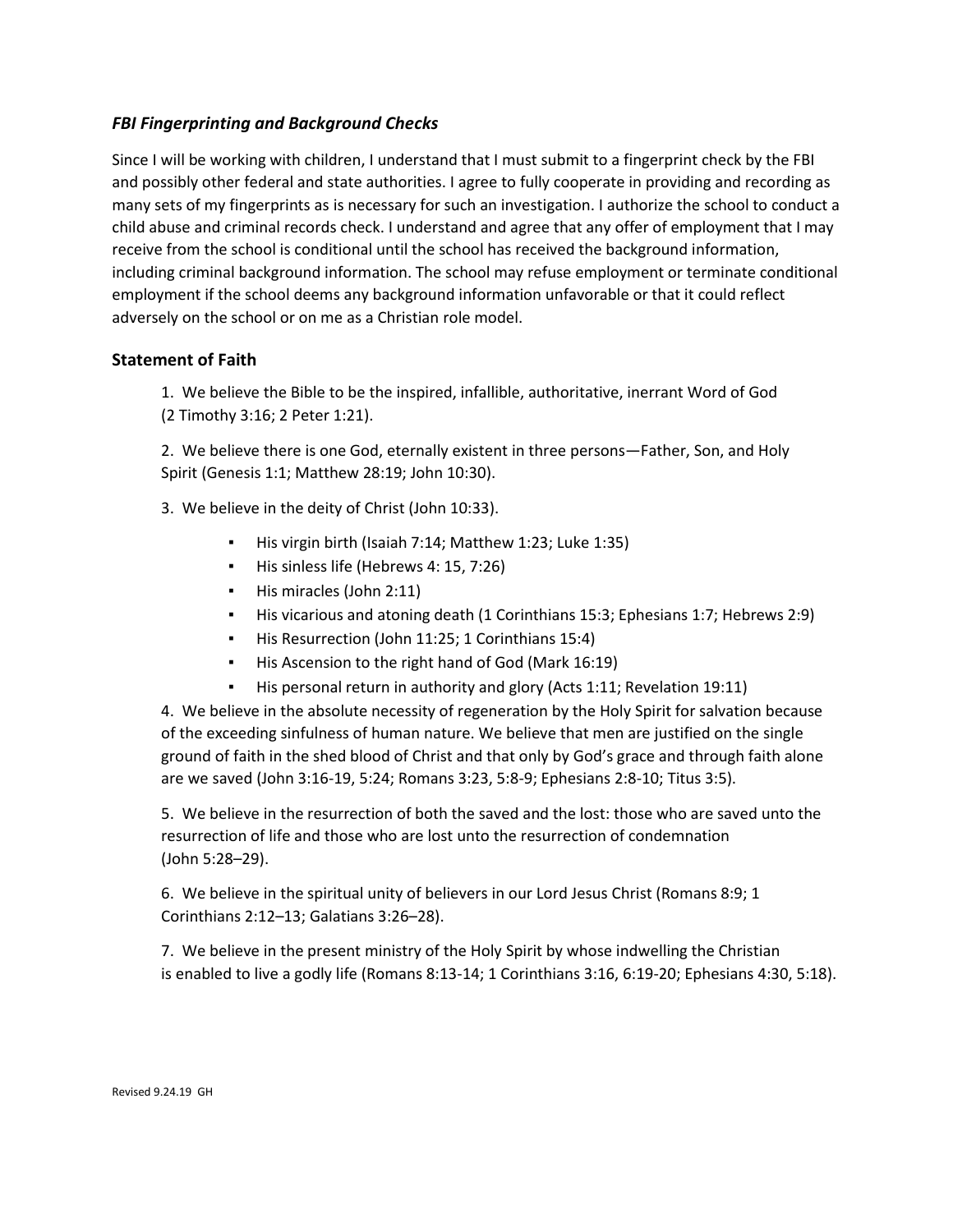#### *Lifestyle Statement*

Keystone Christian Academy is a religious non-profit organization representing Jesus Christ in York, Pennsylvania. An employee of Keystone Christian Academy will demonstrate a strong commitment to the Christian faith and strive to live a life consistent with the highest Christian virtue and personal decorum. He/she will serve as a Christian role model to students, parents and other employees, in judgment, dignity, respect, and Christian living. This includes, but is not limited to, the refraining from such activities as the use of, tobacco, illicit drugs, and the use of vulgar and profane language, posting any information or personal opinions/statements on social media that reflects negatively on the school, and gambling of any kind. A Christian lifestyle should reflect the Biblical perspective of integrity and appropriate personal and family relationships, business conduct, and moral behavior. An employee is expected to demonstrate a teachable spirit, an ability to share love for others, and a willingness to live contentedly under authority.

The employee agrees that the Bible dictates standards for moral conduct. Sexual promiscuity, sexual activity outside of marriage, homosexual behavior, the use or possession of pornography and/or other immoral sexual behavior violates the expectation that Keystone Christian Academy employees be Christian role models and is grounds for immediate termination.

We believe that God wonderfully and immutably creates each person as male or female. These two distinct, complementary genders together reflect the image and nature of God. (Gen.1:26-27) Rejection of one's biological sex is a rejection of the image of God within that person.

We believe that the term "marriage" has only one meaning: the uniting of one man and one woman in a single, exclusive union, as delineated in Scripture. (Gen.2:18-25) We believe that God intends sexual intimacy to occur only between a man and a woman who are married to each other. (1 Cor. 6:18; 7:2-5; Heb. 13:4) We believe that God has commanded that no intimate sexual activity be engaged in outside of a marriage between a man and a woman.

We believe that any form of sexual immorality (including adultery, fornication, homosexual behavior, bisexual conduct, bestiality, incest, and use of pornography) is sinful and offensive to God. (Matt. 15:18- 20; 1 Cor. 6:9-10)

We believe that in order to preserve the function and integrity of Keystone Christian Academy as the local Body of Christ, and to provide a Biblical role model to the members and the community, it is imperative that all persons employed by Keystone Christian Academy in any capacity, or who serve as volunteers, agree to and abide by this Statement on Marriage, Gender, and Sexuality. (Matt. 5:16; Phil. 2:14-16; 1 Thess. 5:22)

We believe that God offers redemption and restoration to all who confess and forsake their sin, seeking His mercy and forgiveness through Jesus Christ. (Acts 3:19-21; Rom. 10:9-10; 1 Cor. 6:9-11)

We believe that every person must be afforded compassion, love, kindness, respect, and dignity. (Mark 12:28-31; Luke 6:31) Hateful and harassing behavior or attitudes directed toward any individual are to be repudiated and are not in accord with Scripture nor the beliefs and practices of Keystone Christian Academy.

Revised 9.24.19 GH